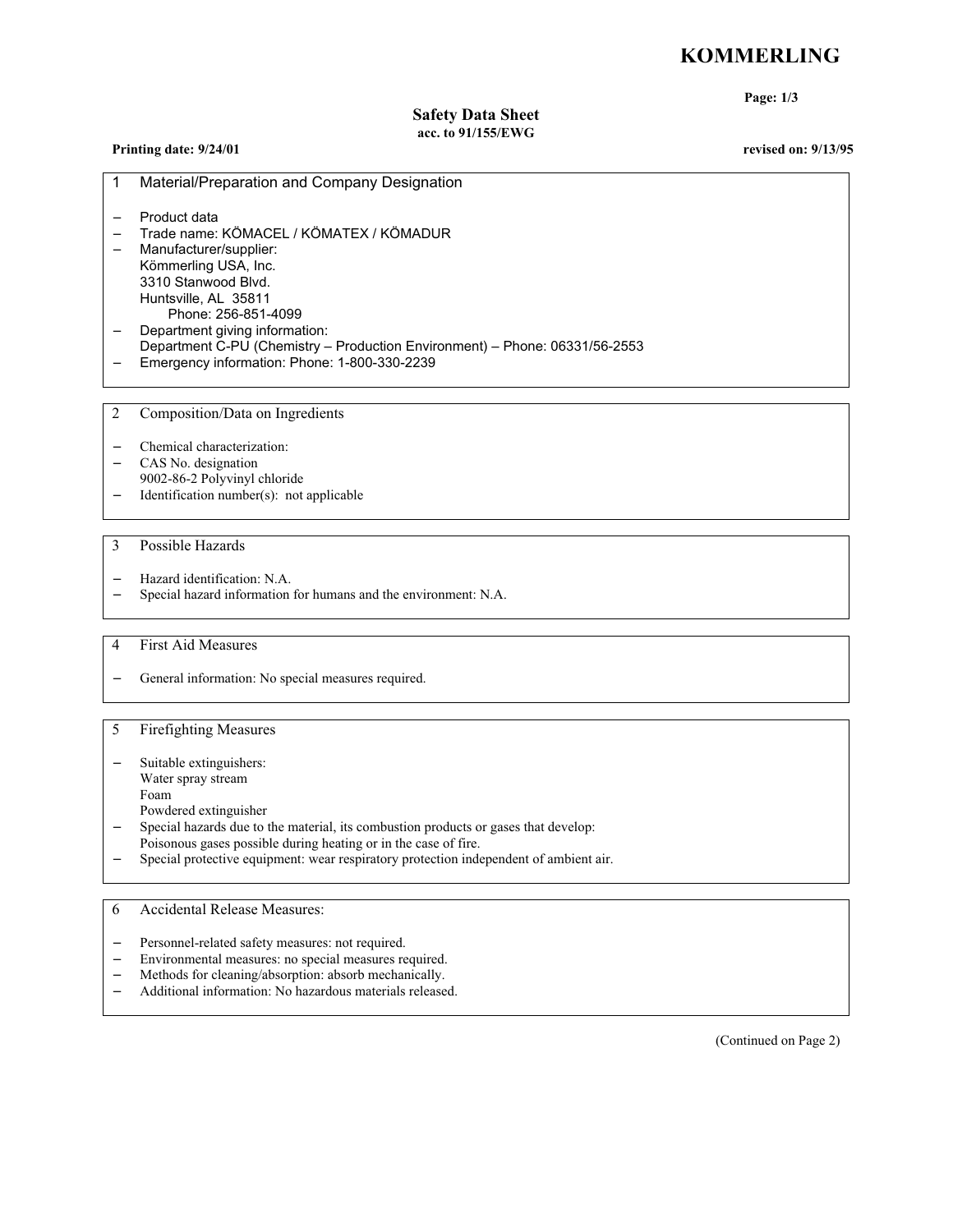#### **Printing date: 9/24/01 revised on: 9/13/95**

(Continued from Page 1)

Trade name: KÖMACEL / KÖMATEX / KÖMADUR

7 Handling and Storage

- Handling:
- − Information on safe handling: no special measures required.
- − Information on fire and explosion protection: no special measures required.
- − Storage:
- − Requirements of store rooms and containers: no special requirements.
- − Information on storage with other products: not applicable.<br>
− Other information on storage conditions: none
- Other information on storage conditions: none
- 8 Exposure limits and personal protective equipment
- − Additional information on setting up technical systems: No further data, see Paragraph 7.
- Personal protection equipment:
- − Respiratory protection: not required.
- − Hand protection: not required.<br>− Eye protection: not required.
- Eye protection: not required.

| 9 | Physical and chemical properties |                               |
|---|----------------------------------|-------------------------------|
|   | Form:                            | solid                         |
|   | Color:                           | varies, depending on coloring |
|   | Odor:                            | odorless                      |
|   | Change of state:                 |                               |
|   | Boiling point/boiling range:     | not applicable                |
|   | Flash point:                     | not applicable                |
|   | <b>Explosion limits:</b>         |                               |
|   | Upper:                           | not applicable                |
|   | Lower:                           | not applicable                |
|   | Density at 20°C:                 | $0.5 - 1.4$ g/cm <sup>3</sup> |
|   | Solubility in /miscibility       |                               |
|   | with water                       | not soluble                   |
|   | Solid content:                   | 100%                          |

10 Stability and reactivity

− Thermal decomposition / conditions to avoid: No decomposition during use according to specifications.

− Hazardous products of combustion: In the case of fire, it is possible for the following compound(s) to form: Hydrochloric acid (HCl)

(Continued on Page 3)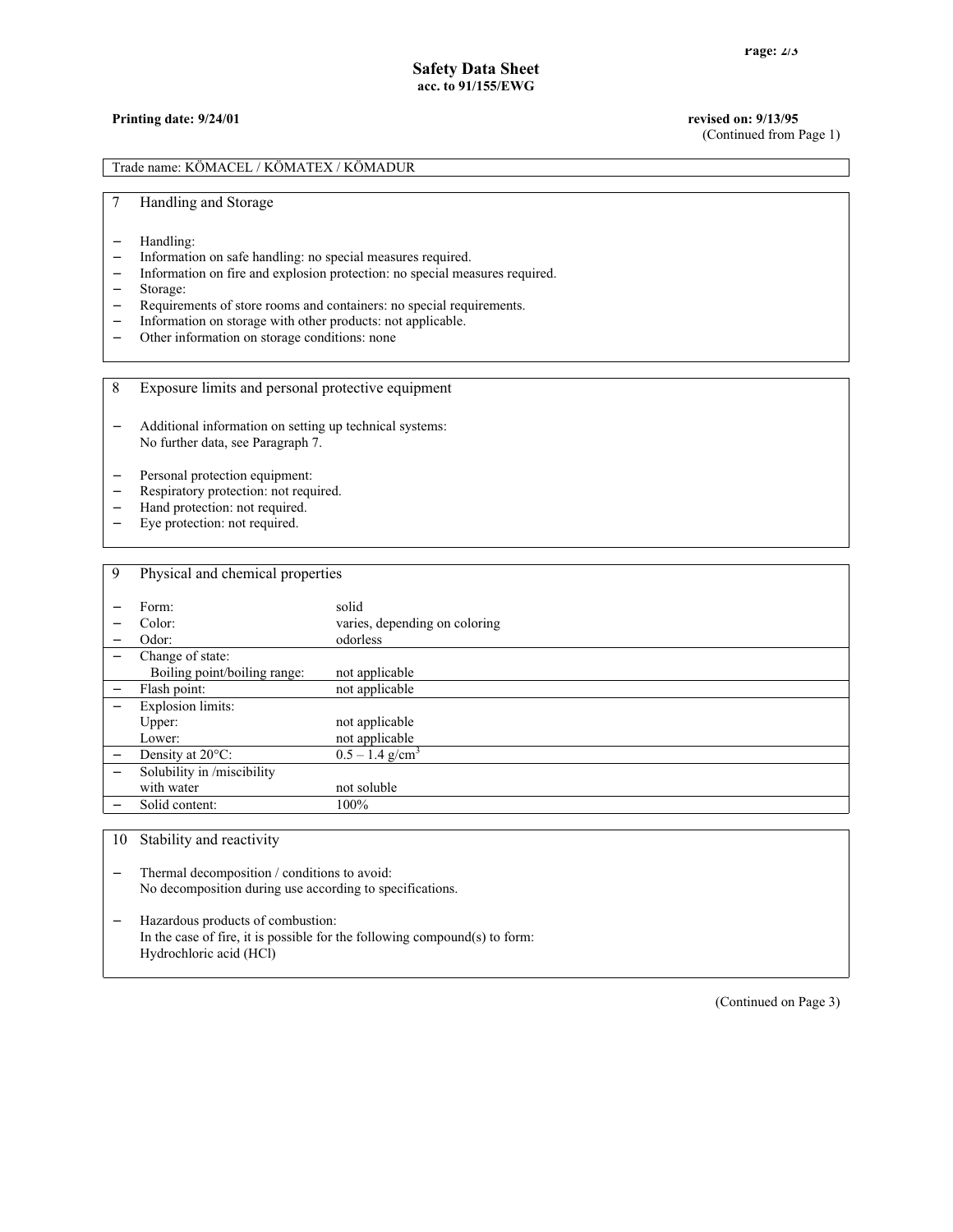### **Printing date: 9/24/01 revised on: 9/13/95**

#### Trade name: KÖMACEL / KÖMATEX / KÖMADUR

(Continued from Page 2)

#### 11 Toxicology data

- − Acute toxicity:
- − Primary irritating effect:
- − On the skin: no irritating effect
- − Additional toxicology information:
- In our experience and according to the information available to us, the product does not cause any effects hazardous to health with proper handling and use according to specifications.

#### 12 Data on the ecology

− General information: No known hazards to water.

## 13 Disposal information

- − Product:
- − Recommendation: Contact manufacturer regarding recycling.
- − Uncleaned packaging:
- − Recommendation: Disposal according to official regulations.

#### 14 Data on transportation

|        | Overland transport ADR/RID and GGVS/GGVE (across borders/domestically): |
|--------|-------------------------------------------------------------------------|
|        | ADR/RID-GGVS/GGVE Class: ---                                            |
|        | - Ship transport IMDG/GGVSee:                                           |
| $\sim$ | IMDG/GGVSee Class: ---                                                  |
|        | - Air transport ICAO-TI and IATA-DGR:                                   |
|        | $-$ ICAO/IATA Class: ---                                                |

#### 15 Regulations

- − Identification according to EWG Directives: The product does not require identification according to EG Guidelines/GefStoffV
- National regulations:
- − Classification according to VbF: not applicable

#### 16 Other data

The data are based on the current state of our knowledge, however they do not represent any assurance of product properties and do not form the basis of any contractual legal relationship.

− Department issuing data sheet: Department C-PU (Chemistry – Production Environment)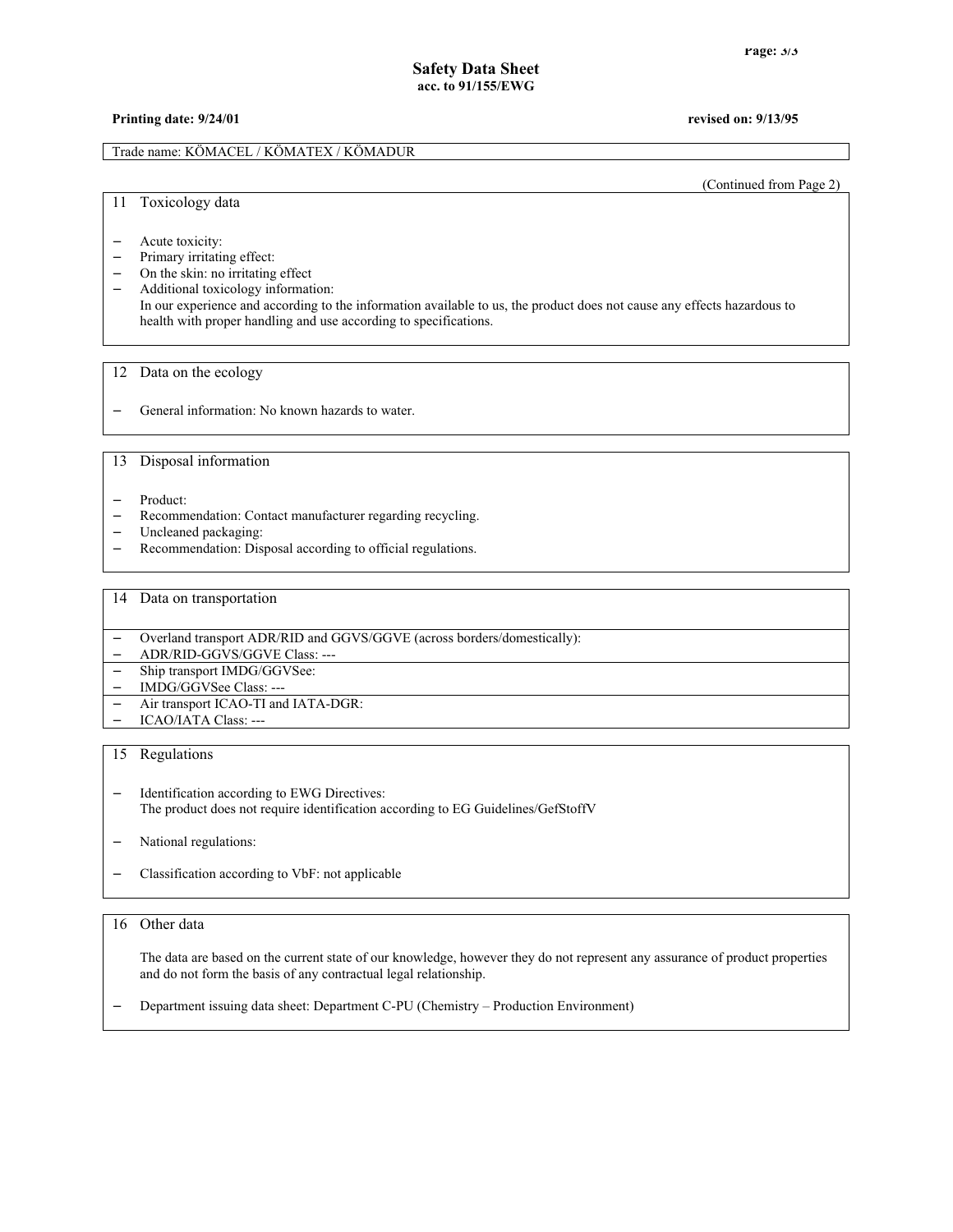# **KÖMMERLING**

**Page: 1/3**

#### **Safety Data Sheet acc. to 91/155/EWG**

#### **Printing date: 8/10/98 revised on: 9/11/95**

- 1 Material/Preparation and Company Designation
- − Product data

−

- − Trade name: KÖMACEL / KÖMATEX / KÖMADUR
- − Manufacturer/supplier: Kommerling USA 3310 Stanwood Blvd. Huntsville, AL 35811 Phone: 256-851-4099
- − Department giving information: Department C-PU (Chemistry – Production Environment) – Phone: 06331/56-2553 Emergency information: Phone: 06331/56-2423
- 2 Composition/Data on Ingredients
- − Chemical characterization: CAS No. designation 9002-86-2 Polyvinyl chloride
- − Identification number(s): not applicable
- 3 Possible Hazards
- − Hazard identification: not applicable
- Special hazard information for humans and the environment: not applicable
- 4 First Aid Measures
- − General information: No special measures required.
- 5 Firefighting Measures
- Suitable extinguishers: Water spray stream Foam Powdered extinguisher
- − Special hazards due to the material, its combustion products or gases that develop: Poisonous gases possible during heating or in the case of fire.
- − Special protective equipment: wear respiratory protection independent of ambient air.
- 6 Accidental Release Measures:
- − Personnel-related safety measures: not required.
- − Environmental measures: no special measures required.
- − Methods for cleaning/absorption: absorb mechanically.
- − Additional information: No hazardous materials released.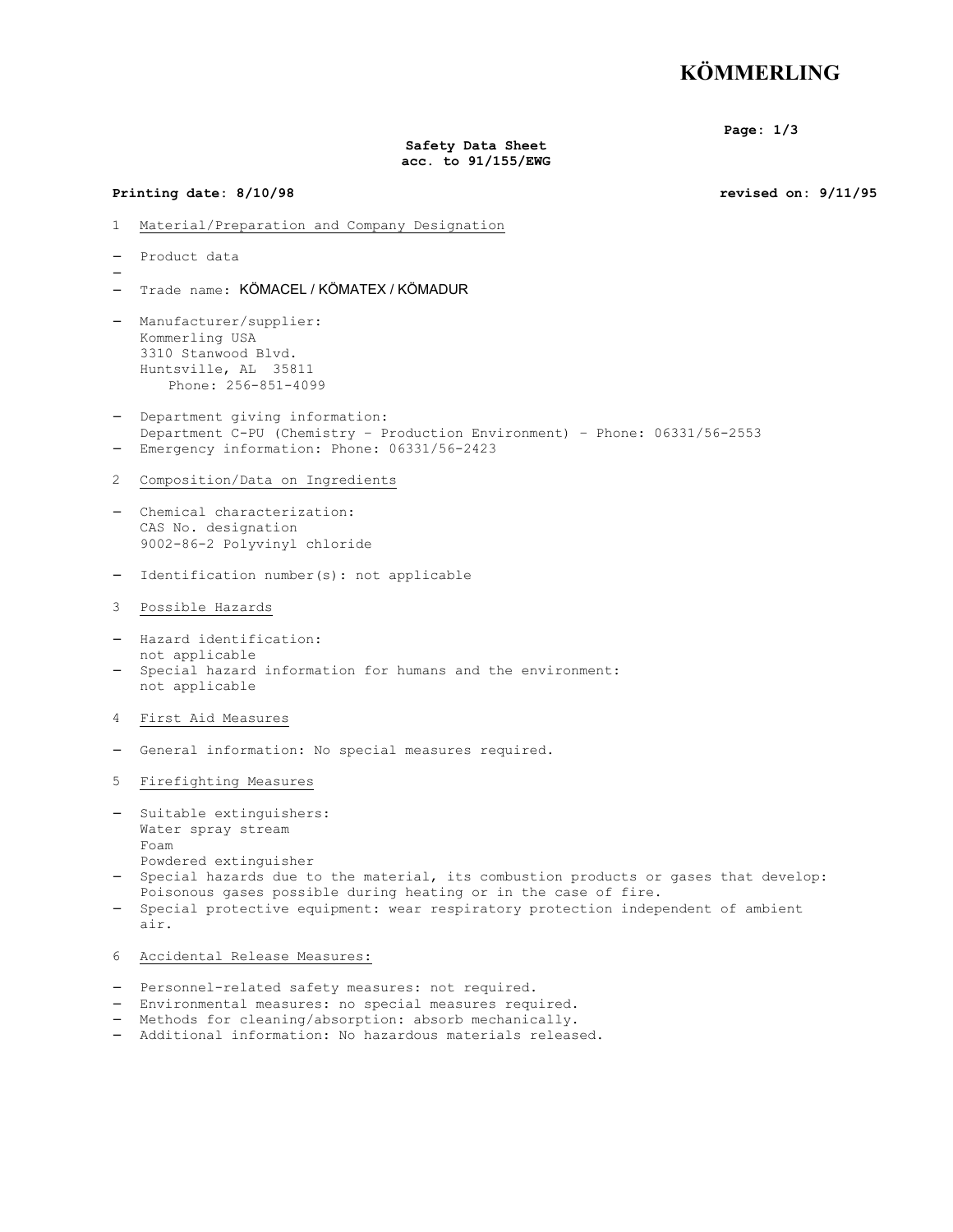### **Printing date: 8/10/98 revised on: 9/11/95**

## Trade name: KÖMACEL / KÖMATEX / KÖMADUR

### 7 Handling and Storage

- − Handling:
- Information on safe handling: no special measures required.
- Information on fire and explosion protection: no special measures required.
- − Storage:
- Requirements of store rooms and containers: no special requirements.
- Information on storage with other products: not applicable.
- − Other information on storage conditions: none
- 8 Exposure limits and personal protective equipment
- − Additional information on setting up technical systems: No further data, see Paragraph 7.
- − Personal protection equipment:
- − Respiratory protection: not required.
- − Hand protection: not required.
- − Eye protection: not required.

#### 9 Physical and chemical properties

- − Form: solid
- − Color: varies, depending on coloring
- − Odor: odorless

| ---------                                        |                               |
|--------------------------------------------------|-------------------------------|
|                                                  | Value/Range Unit Method       |
| Change of state:<br>Boiling point/boiling range: | not applicable                |
| - Flash point:                                   | not applicable                |
| Explosion limits:                                |                               |
| upper:                                           | not applicable                |
| lower:                                           | not applicable                |
| at $20^{\circ}$ C:<br>Density                    | $0.5 - 1.4$ q/cm <sup>3</sup> |
| Solubility in / miscibility                      |                               |
| with water                                       | not soluble                   |
| Solid content:                                   | 100%                          |

10 Stability and reactivity

− Thermal decomposition / conditions to avoid: No decomposition during use according to specifications.

− Hazardous products of combustion: In the case of fire, it is possible for the following compound(s) to form: Hydrochloric acid (HCl)

(Continued on Page 3)